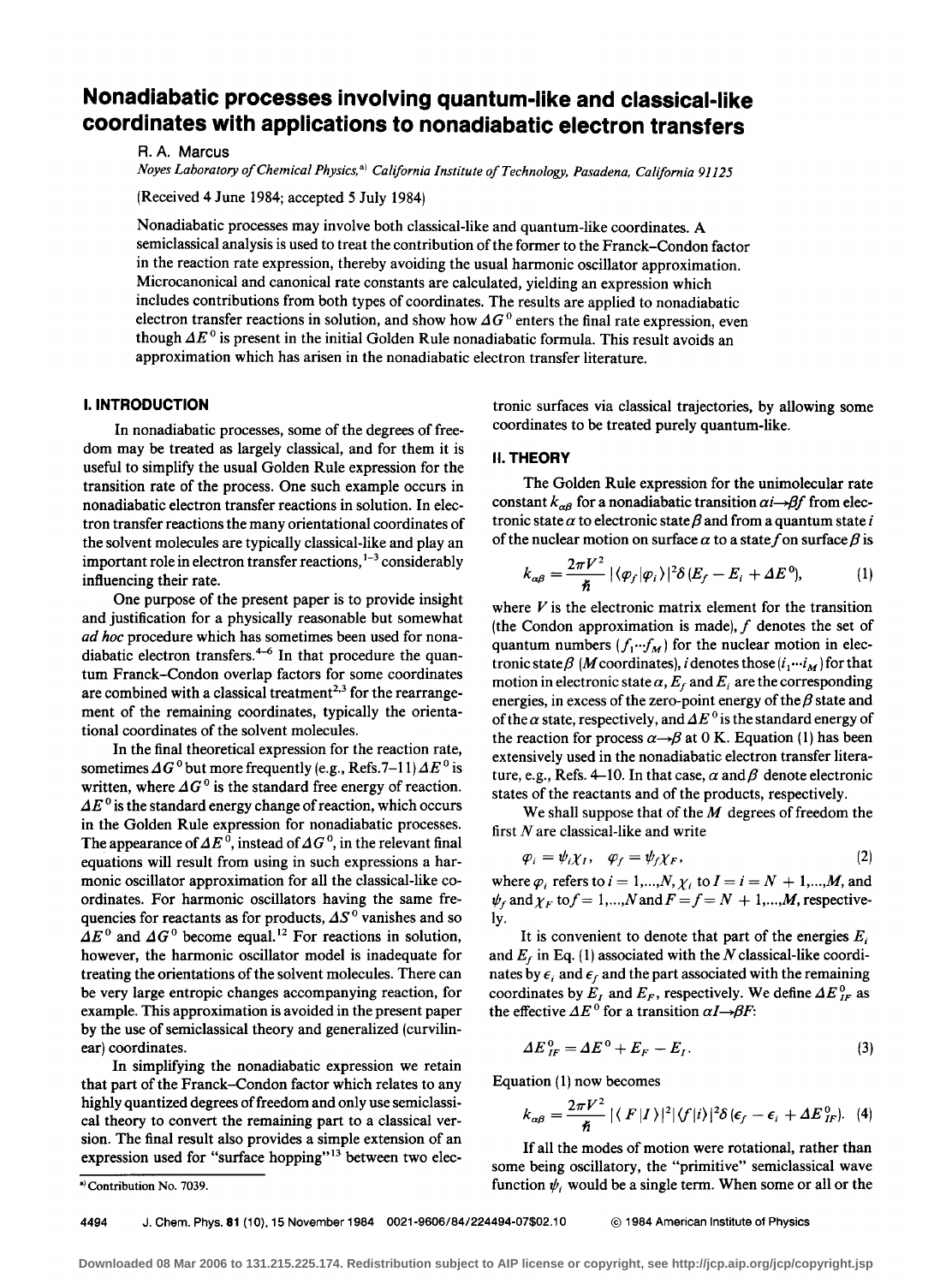modes of motion are oscillatory the phase of the semiclassical wave function has more than one branch, each branch corresponding to a particular set of signs for the  $N$  momenta  $(p_1 \cdots p_N)$ . The normalized wave function  $\psi_i$  can then be written as the sum in Eq.  $(5)$ , using a Van Vleck determinant<sup>14,15</sup> for each term:

$$
\psi_i = \sum a^{-1/2} \left| \frac{\partial^2 S_i}{\partial q \partial i} \right|^{1/2} \frac{e^{i S_i/\hbar}}{h^{N/2}},
$$
\n(5)

where the sum is over the various branches of  $S_i$  and would contain  $2^N$  terms if all modes of motion were oscillatory,  $S_i$ is the phase integral  $\Sigma_k$   $\int p_k dq_k$ , taken from some turning point where all the  $p_k$ 's vanish, plus various multiples of  $\pi/$ 4, depending on the particular oscillatory branch, e.g., Refs. 14b, 14d, 14f, and  $a$  is a determinant of coefficients in the elementary distance expression (Appendix A).  $\partial^2 S_i / \partial q \partial i$  denotes an  $N \times N$  determinant having elements  $\partial^2 S_i / \partial q_j \partial i_k$ :

$$
|\partial^2 S_i / \partial q \partial i| = \det \partial^2 S_i / \partial q_k \partial i_j. \tag{6}
$$

We use this shorthand notation for determinants throughout, as well as an analogous one for differentials and for sets of variables:

$$
du \equiv du_1 \cdots du_N, \quad u \equiv (u_1 \cdots u_N). \tag{7}
$$

The normalization factor in Eq. (5) can be verified by first noting that in the product  $\psi_i^* \psi_i$  any highly oscillatory terms can be neglected. Only terms in which  $S_i$  and  $S_i'$  are of the same branch then remain. We obtain

$$
\langle i'|i\rangle = \int \cdots \int \psi_i^* \psi_i \sqrt{a} dq
$$
  
=  $\sum \int \exp \Biggl[ \sum_k (\partial S_i / \partial i_k) (i_k - i_k) / \hbar \Biggr] d (\partial S_i / \partial i) / \hbar^N,$  (8)

where the sum  $\Sigma$  is again over the branches of S; and where we have used the shorthand notation (7). In Eq. (8)  $S_i$  in the exponent was expanded about  $S_i$  and  $|\partial|^2S_i/\partial q\partial i|dq$  was replaced by its equivalent  $d(\partial S_i/\partial i)$ . Each  $\partial S_i/\partial(i_kh)$  is the angle variable conjugate to the classical action  $i_k h^{16}$  and its individual domain is the unit interval. However, different branches in the sum correspond, for oscillatory modes of motion, to different parts of this unit domain. (For any rotational motion the single branch covers the whole unit interval.) Upon removing the sum sign in (8) before the integral we recognize the fact that each angle variable ranges, thereby, over its full  $(0, 1)$  domain. The right-hand side of Eq.  $(8)$  then becomes, on integration, a product of Kronecker deltas  $\delta_{i,i_1} \cdots \delta_{i_k i_k}$ . Thus, the semiclassical  $\psi_i$  given by Eq. (5) is properly normalized.

We consider next the Franck–Condon factor<sup>17</sup>  $\langle i|f \rangle$  using Eq. (5) for  $\psi_i$  and an analogous expression for  $\psi_f$ . The integral over the coordinates *q* becomes

$$
\langle i|f\rangle = \sum \int \cdots \int \left| \frac{\partial^2 S_i}{\partial q \partial i} \right|^{1/2} \left| \frac{\partial^2 S_f}{\partial q \partial f} \right|^{1/2} e^{i(S_t - S_i)/\hbar} \frac{dq}{h^N},\tag{9}
$$

and is evaluated, as is customary for semiclassical Franck-Condon factors, by the stationary phase method. The only terms retained in the sum are those where  $S_f$  and  $S_i$  belong to the same branch, the remaining terms being highly oscillatory. The stationary phase point is determined by

$$
\frac{\partial}{\partial q_k} \left( S_f - S_i \right) =
$$

i.e.,

$$
p_k^f = p_k^i \ (k = 1, \ldots, N) \tag{10}
$$

 $\mathbf{0}$ 

and we have

$$
S_f - S_i \cong S_f^0 - S_i^0 + \frac{1}{2} \sum_{k,j} \frac{\partial^2}{\partial q_k \partial q_j}
$$
  
 
$$
\times (S_f - S_i)(q_k - q_k^0)(q_j - q_j^0), \qquad (11)
$$

where the various quantities on the right are evaluated at the stationary phase point  $q = q^0$ . Integration in Eq. (9) then yields

$$
\langle i|f\rangle = \sum \left[ \left| \frac{\partial^2 S_i}{\partial q \partial i} \right| \left| \frac{\partial^2 S_f}{\partial q \partial f} \right| / \left| \frac{\partial^2 (S_f - S_i)}{\partial q^2} \right| \right]^{1/2}
$$
  
 
$$
\times e^{i(S_f^0 - S_i^0)/\hbar} / h^{N/2}.
$$
 (12)

The stationary phase points  $(10)$  all occur at the same  $q$ , but with different combinations of signs of the  $p_k$ 's. If this  $q^0$  is the only stationary phase point, the number of terms in the sum is the same as that in Eq. (5), one per branch of  $S_i$ . There may also be stationary phase points at other values of *q,* and if so they are then included in the sum.

Equation (12) can be simplified in a straightforward way to yield<sup>18</sup>

$$
\langle i|f\rangle = \sum \left| \frac{\partial p^i}{\partial i} \right|^{1/2} \left| \frac{\partial q}{\partial f} \right|^{1/2} \frac{e^{iW_\beta/\hbar}}{h^{N/2}}, \qquad (13)
$$

where  $W_f$  is the value of  $S_f - S_i$  at the stationary phase point (10) and the sum is again over the branches of  $S_i$ .

From Eqs. (4) and (13) one obtains  
\n
$$
k_{\alpha\beta} = \frac{2\pi V^2}{\hbar h^N} |\langle F|I\rangle|^2 \sum \left|\frac{\partial p^i}{\partial i}\right| \left|\frac{\partial q}{\partial f}\right| \delta(\epsilon_f - \epsilon_i + \Delta E_{IF}^0).
$$
\n(14)

The rate constant for a process  $\alpha I \rightarrow \beta F$ , when the initial state of motion of the classical-like coordinates is described by  $(i_1 \cdots i_N)$ , is found by integrating Eq. (14) over the f's. In doing this we first introduce a coordinate system to simplify the resulting expression: The intersection of the two potential energy surfaces  $U_{\alpha}(q)$  and  $U_{\beta}(q)$  occurs where  $U_{\alpha}(q) = U_{\beta}(q) + \Delta E_{IF}^{0}$  and defines an  $N-1$  dimensional hypersurface in the  $N-$  dimensional coordinate space. We define a coordinate  $q_N$  which is constant on this hypersurface, and which takes on different values for other values of  $U_{\beta}(q)-U_{\alpha}(q).$ 

Equation (14) is next integrated over the  $(f_1,...,f_N)$  variables, noting that  $|\partial q/\partial f|$  *df* equals *dq*. Further, each stationary phase point (10) occurs on the hypersurface just cited, and at that point  $\epsilon_f - \epsilon_i$  equals  $U_\beta - U_\alpha$ , since  $p^i_k = p^f_k$ there for all  $p_k$ 's. Thus, the  $\delta(\epsilon_f - \epsilon_i - \Delta E_{IF}^0)$  in Eq. (14) can be replaced by  $\delta (U_{\beta} - U_{\alpha} - \Delta E_{IF}^{0})$ . One can then write  $dq_N$  as  $d(U_\beta - U_\alpha)/[\partial (U_\beta - U_\alpha)/\partial q_N]$  and define the absolute value S of this difference of slopes:

$$
S = |\partial (U_{\beta} - U_{\alpha}) / \partial q_N|.
$$
 (15)

In integrating over the f's in Eq. (14) one notes that  $|\partial q/\partial f|df$ equals dq, then uses the  $\delta(U_\beta-U_\alpha-4E^0_{IF})$  in the integration over  $d(U_\beta - U_\alpha)$ , and so obtains the rate constant for a state  $(i_1 \cdots i_N)!^{2,19}$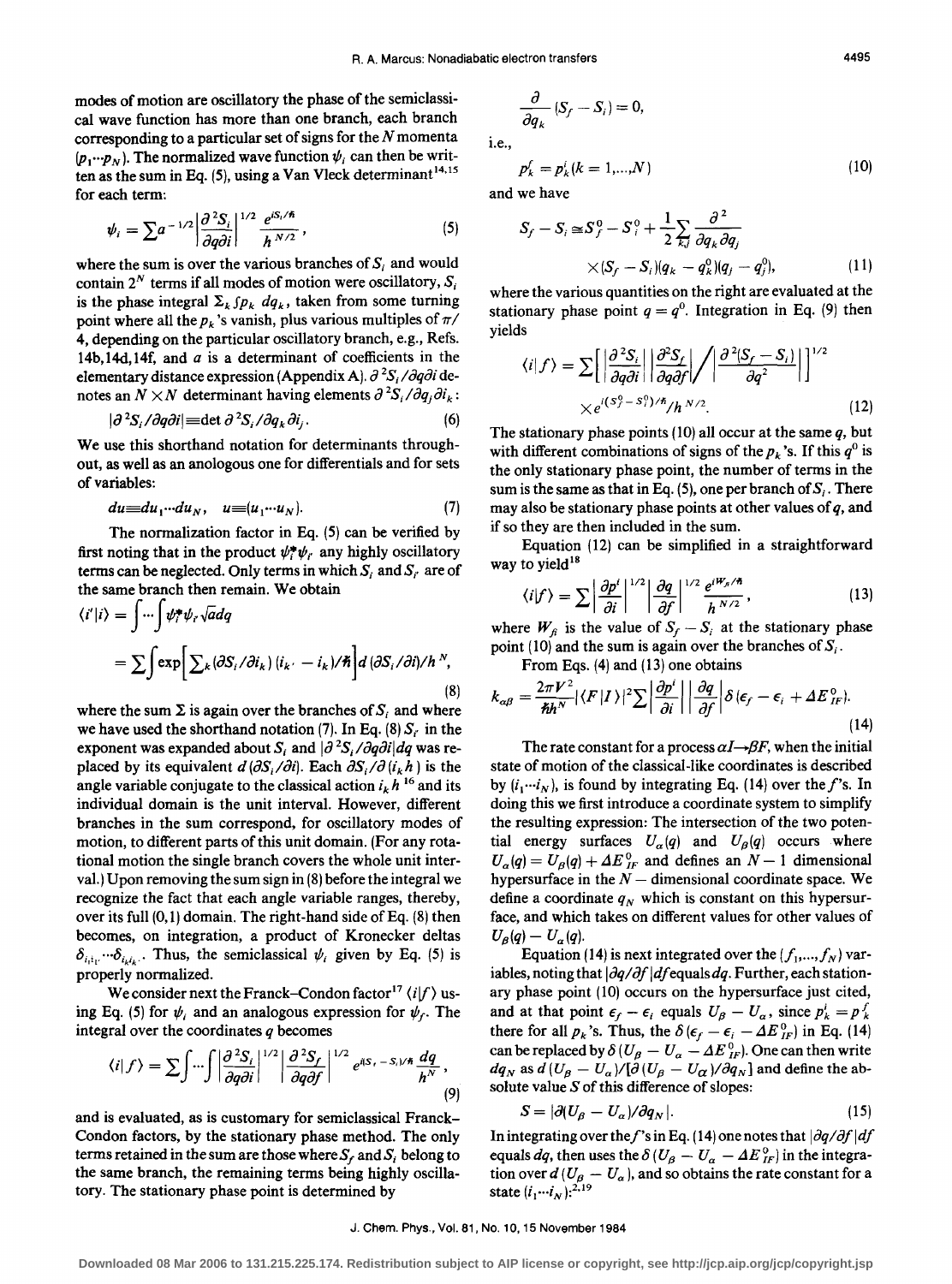$$
k(i_1\cdots i_N) = \frac{2\pi V^2}{\hbar} |\langle F|I\rangle|^2
$$
  
 
$$
\times \sum \int \cdots \int \frac{\partial p^i}{\partial i} S^{-1} dq_1 \cdots dq_{N-1} / h^N.
$$
 (16)

The microcanonical rate constant  $k_{IF}(\epsilon)$  for a given transition  $\alpha I \rightarrow \beta F$  is obtained by integrating  $k(i_1 \cdots i_N)$  over all  $i_k$ 's such that  $\epsilon_i$  lies in a narrow interval ( $\epsilon, \epsilon + d\epsilon$ ) and then dividing by the number  $f \cdots f \, di_1 \cdots di_N$  of states in this interval, i.e., by  $\rho_{\alpha}d\epsilon$ , where  $\rho_{\alpha}$  is the density of states of the classical-like degrees of freedom in electronic state  $\alpha$ . One next notes that  $|\partial p^{i}/\partial i|$  *di* equals  $dp^{i}$ , and that when the space of numbers  $(i_1 \cdots i_N)$  is mapped onto the space of  $p'_k$ 's the various signs of  $p_k^i$ 's, which created the various branches in the sum in Eq. (16), serve to map the  $i_k$ 's onto all of the relevant  $p<sup>i</sup>$  space, and so the sum in Eq. (16) disappears. We then have

$$
k_{IF}(\epsilon) = \frac{2\pi V^2 |\langle F|I \rangle|^2}{\hbar \rho_\alpha(\epsilon) d\epsilon \hbar^N} \int \cdots \int S^{-1} dp_1 \cdots dp_N dq_1 \cdots dq_{N-1}.
$$
\n(17)

The integration in Eq. (17) is restricted to the domain where  $(q_1 \cdots q_{N-1}, p_1 \cdots p_N)$  lies within the energy shell  $(\epsilon, \epsilon + d\epsilon)$ , and so the integral is proportional to *de.* 

To obtain the rate constant at a given temperature  $k_{IF}(T)$  for the  $\alpha I \rightarrow \beta F$  transition, one multiplies Eq. (17) by  $\rho_{\alpha}(\epsilon)$ exp( -  $\epsilon/kT$ )*d* $\epsilon/Q$ , Q being the partition function for the N classical-like coordinates of the reactant, and extends the integration to all values of the  $2N - 1$  variables:

$$
k_{IF}(T) = \frac{2\pi V^2}{\hbar Q} |\langle F|I\rangle|^2 \int \cdots \int
$$
  
 
$$
\times e^{-\epsilon/kT} S^{-1} dp_1 \cdots dp_N dq_1 \cdots dq_{N-1}.
$$
 (18)

In passing we note that the stationary phase point for a transition  $(i_1 \cdots i_N) \rightarrow (f_1 \cdots f_N)$  determines a point in the 2*N*-dimensional phase space. When the additional condition on the energy  $\epsilon_f$  is imposed, via the delta function in Eq. (14), the  $i \rightarrow f$  transition corresponds to a point in 2N-1 dimensional phase space, a point in the domain in Eq. ( 17) and ( 18). The integration over this space corresponds to the integration over all  $i$ 's and  $f$ 's, subject to the one constraint imposed by a delta function.

Equation (18) is first integrated over the momenta. The kinetic energy in  $\epsilon$  is written as  $\frac{1}{2}\sum_{i,j}g^{ij}p_{i}p_{j}$  and one obtains (Appendix A)

$$
k_{IF}(T) = \frac{2\pi V^2}{\hbar} |\langle F|I \rangle|^2
$$
  
 
$$
\times \frac{\int \dots \int e^{-U_{\alpha}/kT} S^{-1} \sqrt{a} dq_1 \dots dq_{N-1}}{\int \dots \int e^{-U_{\alpha}/kT} \sqrt{a} dq_1 \dots dq_N}.
$$
 (19)

The overall rate constant  $k(T)$  is obtained by multiplying Eq. ( 19) by the probability of finding the system in the state I and summing over all  $I$ 's and all  $F$ 's:

$$
k(T) = \sum_{I,F} k_{IF}(T)e^{-E_{I}/kT}/Q_{I},
$$
 (20)

where  $Q_I$  is the partition function  $\Sigma_I \exp(-E_I / kT)$  of the

degrees of freedom associated with the quantum numbers I.

The  $k(T)$  for the reverse reaction is obtained by interchanging  $(I,\alpha)$  with  $(F,\beta)$ . One can verify that microscopic reversibility is obeyed by these two rate constants, upon noting that  $U_{\alpha}$  equals  $U_{\beta} + \Delta E_{IF}^{0}$ . The ratio of the two rate constants is found to equal, as it should,  $\exp(-\Delta E^0/kT)$ times the ratio of the appropriate partition functions.

In the case of an adiabatic reaction one obtains Eq.  $(19)$ ,<sup>20</sup> but with several differences [cf. Eqs.  $(33)$  and  $(34)$  of Ref. 20]: the  $S^{-1}$  is absent, the  $N-1$  dimensional surface element differs slightly from that element in Eq. ( 19), a consequence of the absence of a  $q_N$  term in Eq. (17), and a different factor precedes the integral.

To relate Eqs. (19) and (20) to an equation which has been used<sup>4-6</sup> for treating nonadiabatic electron transfers when some of the degrees of freedom are treated quantum mechanically and some classically, two further steps will be used. We need to relate the integrals in Eq. (19) to a free energy of formation of a nonequilibrium polarization state<sup>2,3</sup> appropriate to the transition state of the reaction, and require, thereby, the two integrals to have the same number of coordinates. This nonequilibrium state is one which is "centered" $3,21$  on the intersection hypersurface.

To relate these integrals to this free energy of formation, we first replace the  $S^{-1}$  by some average  $\langle S^{-1} \rangle$  which we discuss later, and thus obtain an integral involving  $exp(- U_{\alpha}/kT)\sqrt{a}dq_1\cdots dq_{N-1}$ . We next replace this surface distribution by an "equivalent equilibrium distribution",  $3.21$ by multiplying by  $\exp(- U_N/kT) dq_N$ , integrating over  $q_N$ , and then dividing by a one-dimensional configuration partition function  $Q_N$  for this motion of  $q_N$ .<sup>22</sup> Here,  $U_N$  is an effective potential energy function which vanishes on the intersection surface  $U_a = U_\beta + \Delta E_F^0$ , and which serves to convert the surface distribution to a volume distribution centered on the intersection surface, the "e.e.d." of Refs. 3 and 21. We now have

$$
k_{IF}(T) = \frac{2\pi V^2}{\hbar} |\langle F|I\rangle|^2 \frac{\langle S^{-1}\rangle}{Q_N}
$$

$$
\times \frac{\int \cdots \int e^{-U_{\alpha}^* / kT} \sqrt{a} dq_1 \cdots dq_N}{\int \cdots \int e^{-U_{\alpha} / kT} \sqrt{a} dq_1 \cdots dq_N}, \qquad (21)
$$

where

$$
U_{\alpha}^* = U_{\alpha} + U_N. \tag{22}
$$

The possibility of having a large entropy of activation for the reaction is allowed in Eqs. (19) or (21): In the transition state region, i.e., at the intersection of the  $U_a$  and  $U_b + \Delta E_F^0$  potential energy surfaces, the behavior of *ua* can be very different from its behavior in the region appropriate to the reactants [denominators of Eqs. (19) or (21 )]. For example, in an electron transfer reaction the ionic charges of the reactants differ from those of the products, resulting frequently in enormous changes in entropy of solvation. These changes are reflected in a difference in the behavior of  $U_a$  in the "reactants' region" of the N-dimensional coordinate space compared with the behavior of  $U_{\beta}$  in the "products' region". This difference is mirrored in the

J. Chern. Phys., Vol. 81, No. 10,15 November 1984

**Downloaded 08 Mar 2006 to 131.215.225.174. Redistribution subject to AIP license or copyright, see http://jcp.aip.org/jcp/copyright.jsp**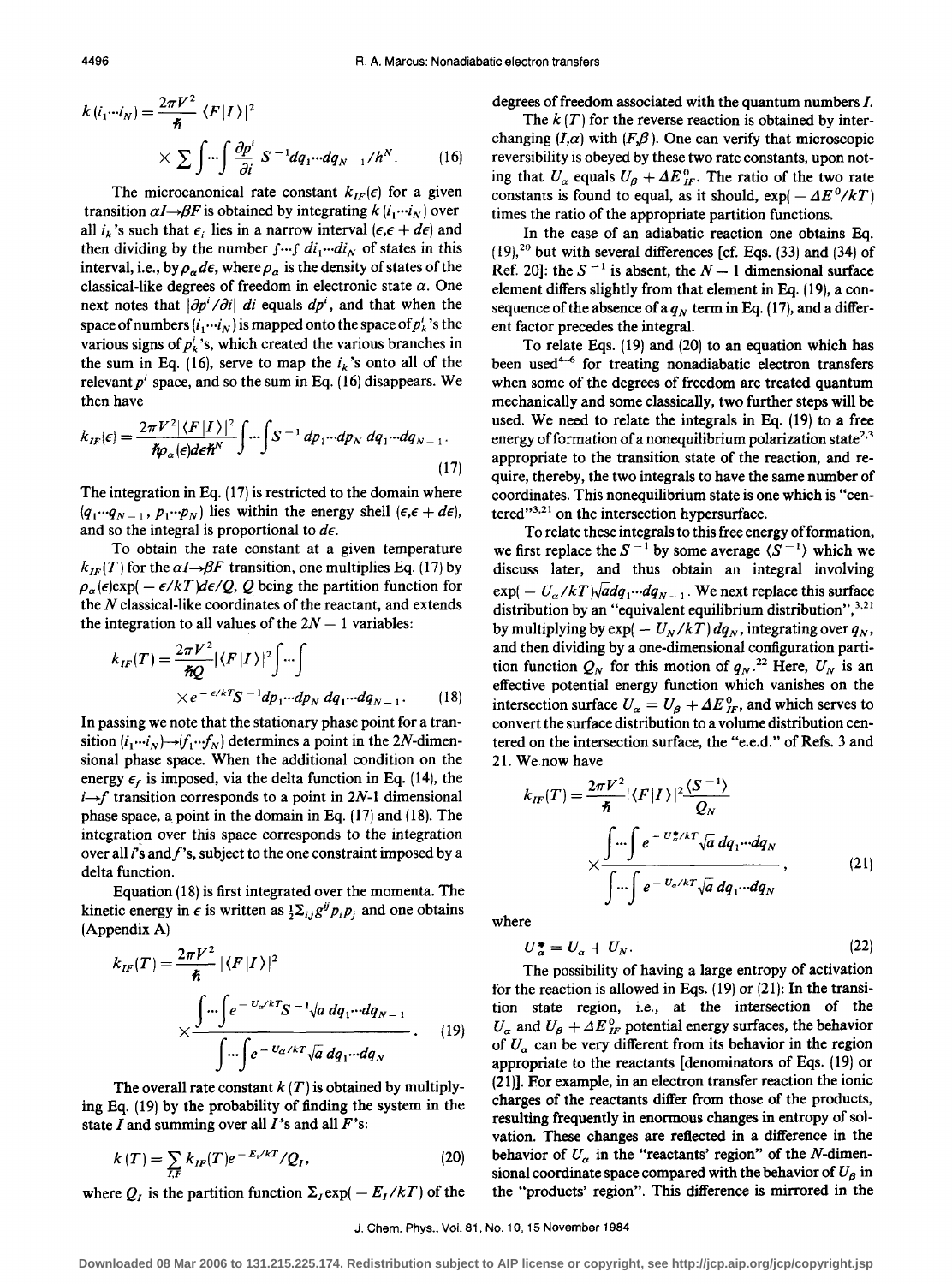behavior of  $U_{\alpha}$  on the intersection hypersurface.

An expression derived for the ratio of integrals in Eq. (21 ), using a "dielectrically unsaturated" approximation for the response of the solvent outside the coordination shells of the reactants to changes in ionic charges, yielded<sup>23</sup>

$$
\frac{\int \cdots \int e^{-\,U_{\alpha}^* \wedge kT} \sqrt{a} dq_1 \cdots dq_N}{\int \cdots \int e^{-\,U_{\alpha}/kT} \sqrt{a} dq_1 \cdots dq_N} = \exp \left[ \frac{-\lambda_0}{4k} \left( 1 + \frac{\Delta G_{IF}^0}{\lambda_0} \right)^2 \right],\tag{23}
$$

where  $\lambda_0$  is a quantity in terms of the molecular properties. For example, if dielectric continuum theory is used it depends on the change in charges of the reactants, the ionic radii of separation distance between reactants, and the dielectric properties of the surrounding medium.<sup>24</sup> If any vibrations are included, in addition, in the classical-like coordinates  $(q_1 \cdots q_N)$ ,  $\lambda_0$  includes a contribution from them also and then depends also on the changes in the corresponding equilibrium bond lengths and on the vibration frequencies.<sup>25</sup>  $\Delta G_{IF}^{0}$  in Eq. (23) is  $\Delta G^{0} + E_{F}- E_{I}$ . That is, it is the effective  $\Delta G^0$  when the system goes from state I of the quantum degrees of freedom of reactants to state  $F$  for those of the products.

We turn next to the remaining factor in Eq. (21)  $\langle S^{-1} \rangle /$  $Q_N$ . We consider first a simple case, namely where  $U_\alpha$  for each value of  $(q_1 \cdots q_{N-1})$  has a term  $\frac{1}{2}k'(q_N - a)^2$  and where  $U_{\beta}$  behaves as a displaced oscillator at that  $(q_1 \cdots q_{N-1})$ , and so has  $\frac{1}{2}k'(q_N - b)^2 - \Delta E_{IF}^0$  there, k' is a force constant assumed independent of  $(q_1 \cdots q_{N-1})$ . Then  $\left| \left( \partial \left( U_\beta - U_\alpha \right) / \partial q_N \right) \right|$ equals  $k'a$ . Further,  $Q_N$  $\int \exp\left[-k'q_N^2/2kT\right]dq_N^{22}$  where  $q_N = 0$  is the value of  $q_N$  on the intersection hypersurface. Thus,  $Q_N$  equals  $\sqrt{2\pi kT/k'}$  and so  $\langle S^{-1}\rangle/Q_N$  equals  $1/\sqrt{2\pi kTk'a^2}$ . One can express this quantity in terms of  $\lambda_0$ , by noting that  $\lambda_0/4$ in Eq. (23) is the energy barrier when  $\Delta G_F^0 = 0$ . For the simple quadratic model for  $U_a$  and  $U_\beta$  one finds that  $\lambda_0/4$ equals  $k/a^2/8$ . Thus, we have

$$
\frac{\langle S^{-1} \rangle}{Q_N} = \frac{1}{\sqrt{4\pi\lambda_0 kT}} \,. \tag{24}
$$

In the actual many-dimensional case the values of  $U_a$  and  $U_{\beta}$  on any  $N-1$  dimensional hypersurface (fixed  $q_N$ ) when suitably averaged at that  $q_N$ , depend approximately quadratically on a suitably chosen  $q_N$ , when one makes a "dielectrically unsaturated" approximation.<sup>3</sup> One can show that Eq. (24) is approximately valid for this many-dimensional system also. <sup>26</sup>

Equations (21)-(24) yield

$$
k(T) = \frac{2\pi V^2}{\hbar} \sum_{I,F} \frac{|\langle F|I\rangle|^2 e^{-E_I/kT}}{Q_I (4\pi \lambda_0 kT)^{1/2}} \times \exp\left[-\frac{\lambda_0}{4kT} \left(1 + \frac{4G_{IF}^0}{\lambda_0}\right)^2\right]
$$
(25)

an equation used in several recent articles. $4-6$ 

We have noted earlier that in the rate expression for nonadiabatic transfers, e.g., Refs. 7 and 10, an exponential containing  $\Delta E^0$  instead of the  $\Delta G^0$  in Eq. (25) has been sometimes written. In derivations of the latter result it was assumed that all the classical-like coordinates were equivalent to harmonic oscillators, and, as already noted, for such systems,  $\Delta S^0$  vanishes and so  $\Delta E^0$  and  $\Delta G^0$  become equal for the present reaction. 12

Equation (25) is the rate constant at a fixed separation distance *R*. If the reaction involves, instead, contributions from a distribution of *R* 's one can proceed as in Ref. 3. One would obtain Eq. (25), but now instead of  $\Delta G_F^0$  one finds  $\Delta G_{IF}^{0}$ , equal to  $\Delta G_{IF}^{0} + w^p - w^r$ , where w' and w<sup>p</sup> denote the work required to bring reactants together and the products together, respectively, to some average distance *R* in the transition state. One also finds that Eq. (25) is multiplied by a factor  $4\pi R^2 \delta R \exp(-w'/kT)$ , where  $\delta R$  is the range of separation distance *R* contributing significantly to the reaction rate. An elaboration, in which a somewhat slow diffusion may be involved, is described in Ref. 5.

In obtaining Eqs.  $(14)$ – $(21)$ , all stationary phase points ( 10) were taken to be real, since the aim in the paper was to treat the  $q_k$ 's classically. One quantum correction is that of nuclear tunneling along the *q's.* This tunneling occurs when one or more of the  $p_k$ 's in Eq. (10) is complex valued. In that case a factor exp( - 2|Im  $W_f$  | appears in the integrand of Eq. (14) (and in later equations), Im  $W_f$  being the imaginary part of  $W_f^{27}$  at this complex-valued stationary phase point. Additionally, some subleties appear in the sum  $\Sigma$  in Eq. (16) and hence in the subsequent equations.<sup>28</sup>

In concluding this section we comment on the relation between Eq.  $(18)$  and an interesting paper of Schmidt.<sup>29</sup> He employed Yamamoto's<sup>30</sup> expression for the rate constant in terms of the reactive flux correlation function and introduced a classical approximation by a different procedure. To see the connection between that paper and Eq. ( 18) we begin the present Eq. (4), the  $\langle F | I \rangle$  being absent in Ref. 29 since the intent there was to convert all coordinates to classical. After replacing the delta function in (4) by its Fourier integral represention and noting that  $\epsilon_i|i\rangle$  and  $\epsilon_f|f\rangle$  equal  $H_i|i\rangle$  and  $H_f | f$ , the H's being Hamiltonians, one finds

$$
k_{\alpha\beta} = \frac{V^2}{\hbar} |\langle F|I\rangle|^2 \langle i|f\rangle \int_{-\infty}^{\infty} \langle f|e^{iH_f t}e^{-iH_i t}|i\rangle e^{i\Delta E_{1f}^0 t} dt.
$$
\n(26)

To obtain  $k_{IF}(T)$  as in Ref. 29, one sums over all final states f, uses the completeness relation to remove the  $\Sigma_f$   $f$   $\rangle$   $\langle f \rangle$ , multiplies by a Boltzmann factor  $exp(-\beta \epsilon_i)/Q$ , and sums over *i*. A classical-like approximation is then introduced<sup>29</sup> by neglecting the commutator of  $H_f$  and  $H_i$  in Eq. (26). One obtains

$$
k_{IF}(T) = \frac{V^2}{\hbar Q} |\langle F|I \rangle|^2
$$
  
 
$$
\times \sum_{i} \langle i | \int_{-\infty}^{\infty} e^{iH_{j} - H_{i} + \Delta E_{IF}^{0}i} dt | i \rangle e^{-\beta \epsilon_{i}}.
$$
 (27)

 $H_f - H_i$  equals  $U_\beta - U_\alpha$ , and a second use of the integral representation for the delta function then yields an expression frequently used in the physics literature<sup>31</sup>

$$
k_{IF}(T) = \frac{2\pi V^2}{\hbar Q} |\langle F|I \rangle|^2
$$
  
 
$$
\times \sum_{i} \langle i|\delta(U_{\beta} - U_{\alpha} + \Delta E_{IF}^{0})|i\rangle e^{-\beta \epsilon_{i}}.
$$
 (28)

Because of the neglect of the commutator this type of expres-

J. Chern. Phys., Vol. 81, No. 10, 15 November 1984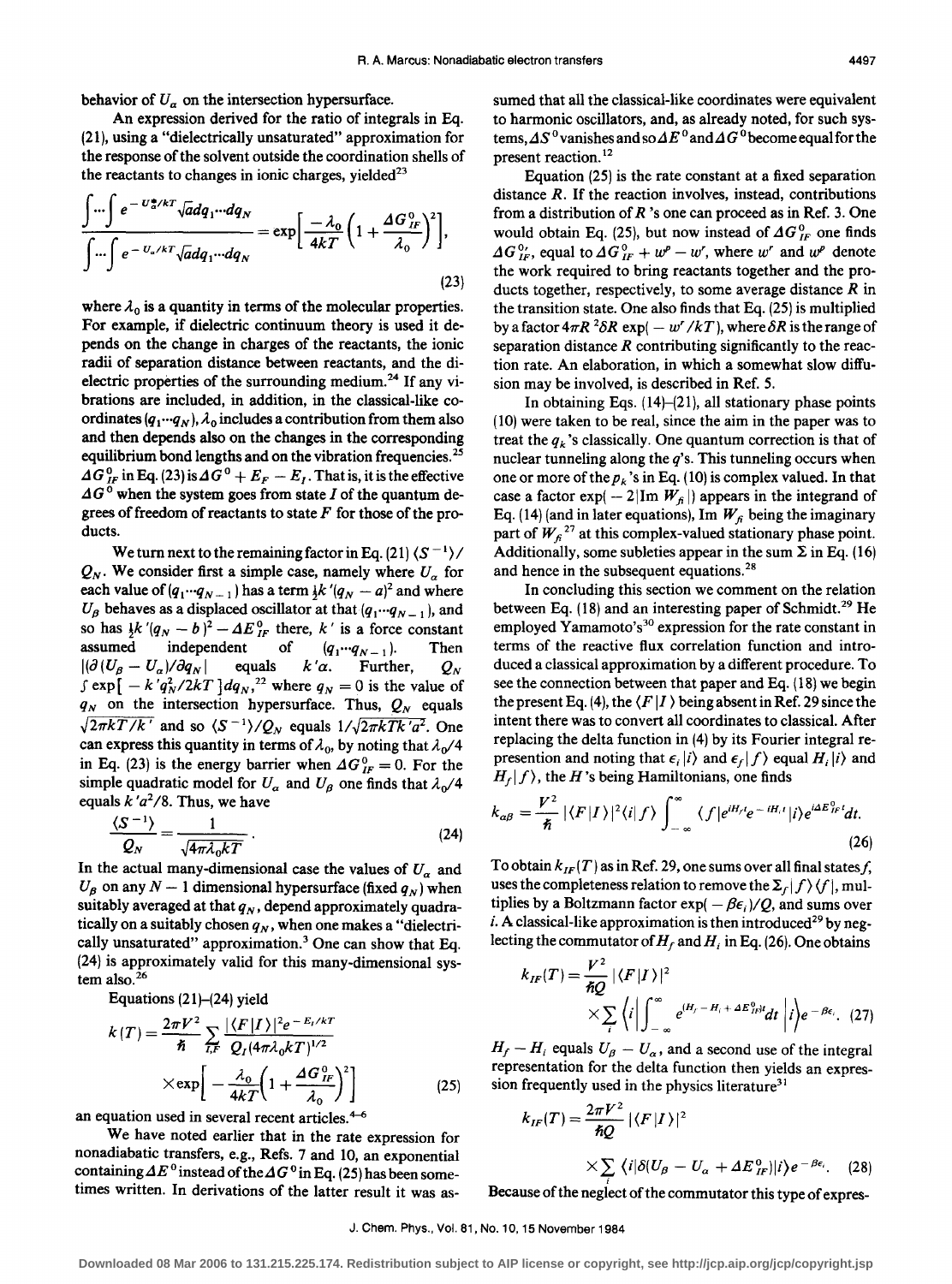sion is sometimes termed "semiclassical"<sup>31</sup> but it differs from the semiclassical approximation used in the present paper.

Schmidt then replaces the trace in Eq. (28), i.e., the sum over i, by an integral over phase space, and so obtains the desired classical expression. His procedure, beginning with Eq. (4), is clearly very direct. Its one disadvantage is that at an intermediate stage, namely Eq. (28), it can lead to a significant error, seen as follows: Equation (28) has been shown,  $32$ when all coordinates are treated as harmonic oscillators, to lead to another<sup>11</sup> expression for the reaction rate. That expression can be inaccurate (calculated $32$  to be a factor of  $\sim$  20 different from the quantum value for the rate constant of thermoneutral reactions such as the  $Fe^{2+/3+}$  aquoion exchange at room temperature). The physical nature of the approximation has been identified,  $32,33$  and one finds that Eq. (28) overestimates the quantum effect.  $34$ 

#### Ill. **SUMMARY**

Microcanonical and canonical rate constants are derived for a nonadiabatic transition using generalized coordinates for the classical-like degrees of freedom. The results are used to derive Eq. (25), previously used in several studies in the nonadiabatic electron transfer literature.<sup>4-6</sup> In Eq. (25)  $\Delta G^0$  plays a major role even though it is  $\Delta E^0$  which appears in the Golden Rule expression (1).

#### **ACKNOWLEDGMENT**

It is a pleasure to acknowledge support of this research by the National Science Foundation.

## **APPENDIX A: RELATION BETWEEN COEFFICIENTS**  $a_{ii}$ and  $g_{ii}$  AND APPLICATION TO EQ. (18)

We consider the coefficients<sup>20</sup>  $a_{ij}$  and  $g_{ij}$  referred to in the text. An infintesimal element of length *ds* is given in

terms of curvilinear coordinates 
$$
(q^1,...,q^N)
$$
 by  
\n
$$
ds^2 = \frac{1}{2} \sum_i \sum_j a_{ij} dq^i dq^i,
$$
\n(A1)

where

$$
a_{ij} = \sum_{k} \frac{\partial x^{k}}{\partial q^{i}} \frac{\partial x^{k}}{\partial q^{j}},
$$
 (A2)

and the  $x^k$ 's are Cartesian coordinates. The usual covariantcontravariant notation.<sup>20</sup> is used. (We drop this notation in all other sections of the paper.) The kinetic energy is given, on the other hand, by

$$
KE = \frac{1}{2} \sum_{ij} g_{ij} \dot{q}^i \dot{q}^j = \frac{1}{2} \sum g^{ij} p_i p_j,
$$
 (A3)

where

$$
g_{ij} = \sum_{k} m_{k} \frac{\partial x^{k}}{\partial q^{i}} \frac{\partial x^{k}}{\partial q^{j}}, \qquad (A4)
$$

and  $m_k$  is the mass associated with Cartesian coordinate  $x^k$ .

Equation (A 1) leads to the following relation between the determinants:

$$
|a_{ij}| = \left| \sum_{k} \frac{\partial x^{k}}{\partial q^{i}} \frac{\partial x^{k}}{\partial q^{j}} \right| = \left| \frac{\partial x^{k}}{\partial q^{i}} \right|^{2}, \tag{A5}
$$

using the usual product rule. (In the text we have denoted determinants such as  $|\partial x^k/\partial q^i|$  by  $|\partial x/\partial q|$ .) Equation (A4) leads to

$$
g_{ij} = \left| m_k \frac{\partial x^k}{\partial q^i} \right| \left| \frac{\partial x^k}{\partial q^i} \right| = |a_{ij}| \prod_k m_k. \tag{A6}
$$

 $|g_{ii}|$ , which equals the reciprocal of  $|g^{ij}|$ , is denoted conventionally as *g*. Denoting  $|a_{ij}|$  by *a*, Eqs. (A5) and (A6) yield

$$
1/|g^{ij}| = g = a \prod_{k=1}^{N} m_k,
$$
 (A7)

a result used below and in Appendix B.

We have considered the following momentum integral in treating Eq. (18):

$$
I = \int \cdots \int \exp\biggl(-\frac{1}{2}\sum_{ij}g^{ij}p_i p_j / kT\biggr)dp_1 \cdots dp_N. \quad (A8)
$$

Integration over the  $p_i$ 's and use of Eq.  $(A7)$  yields  $(2\pi kT)^{N/2}\sqrt{g}$ , and hence  $\sqrt{a} \Pi_k(2\pi m_k kT)^{1/2}$ . Introducing this result into the integral in the numerator in Eq. (18) and into the *Q* there then yields Eq. (19).

## **APPENDIX B: RELATION OF EQ. (19) TO THE LANDAU-ZENER FORMULA**

It is useful to consider the connection between Eq. (19) and that obtained using the one-dimensional Landau-Zener formula for nonadiabatic transitions, since the differences between Eq. ( 19) and the adiabatic expression are then understood in a simple way. (See Ref. 6 for closely related derivation.)

For weak electronic interactions (small matrix element  $V$ ) the Landau-Zener probability  $P$  of transition from electronic state  $\alpha$  to state  $\beta$  is given by<sup>35</sup>

$$
P = 4\pi V^2 / \hbar v_x S_x, \qquad (B1)
$$

where  $v<sub>x</sub>$  is the (Cartesian) velocity  $\dot{x}$  at the crossing point and  $S<sub>x</sub>$  is the difference of slopes of the two potential energy curves at that point, the slope being expressed in Cartesian coordinates  $S_x = d(U_\beta - U_\alpha)/dx$ . The product  $v_x S_x$ , i.e.,  $\frac{dx}{dt}$   $\left[\frac{d}{d}(U_{\beta} - U_{\alpha})}{dx\right]$ canalsobewrittenas $\frac{d}{d}(U_{\beta} - U_{\alpha})}{dx}$ *dt*, and hence as  $\dot{q}_N \partial (U_\beta - U_\alpha)/\partial q_N$ , since  $U_\beta - U_\alpha$  depends on only  $q_N$  by definition of this coordinate in the text. Systems initially on surface  $\alpha$  cross the intersection of the two potential energy curves, and if they do not go to  $\beta$ , reach a classical turning point on  $\alpha$  and recross that intersection surface. Equation  $(B1)$  includes this probability of a double crossing.

The reaction rate constant  $k(T)$  is equal to  $P_{\alpha}$ , the probability of finding the system in a phase space volume element at the crossing point, per unit length along the reaction coordinate, namely by

$$
P_{\alpha} = e^{-\epsilon/kT} dq_1 \cdots dq_{N-1} dp_1 \cdots dp_N / Qh^N, \tag{B2}
$$

multiplied by the velocity  $\dot{q}_N$  and by the P given by Eq. (B1), then integrated over all coordinates  $(q_1 \cdots q_{N-1})$  on the  $N-1$ dimensional surface of intersection of  $U_{\alpha}$  and  $U_{\beta} + \Delta E_{IF}^{0}$ , and integrated over all momenta, noting that the  $\epsilon$  in Eq. (B2) equals  $U_a + \frac{1}{2}\sum_{ij} g^{ij}p_i p_j$ . (Even  $p_N$  is allowed to be positive and negative since the system crosses the intersection hypersurface twice, in the low transition probability limit, for each

**Downloaded 08 Mar 2006 to 131.215.225.174. Redistribution subject to AIP license or copyright, see http://jcp.aip.org/jcp/copyright.jsp**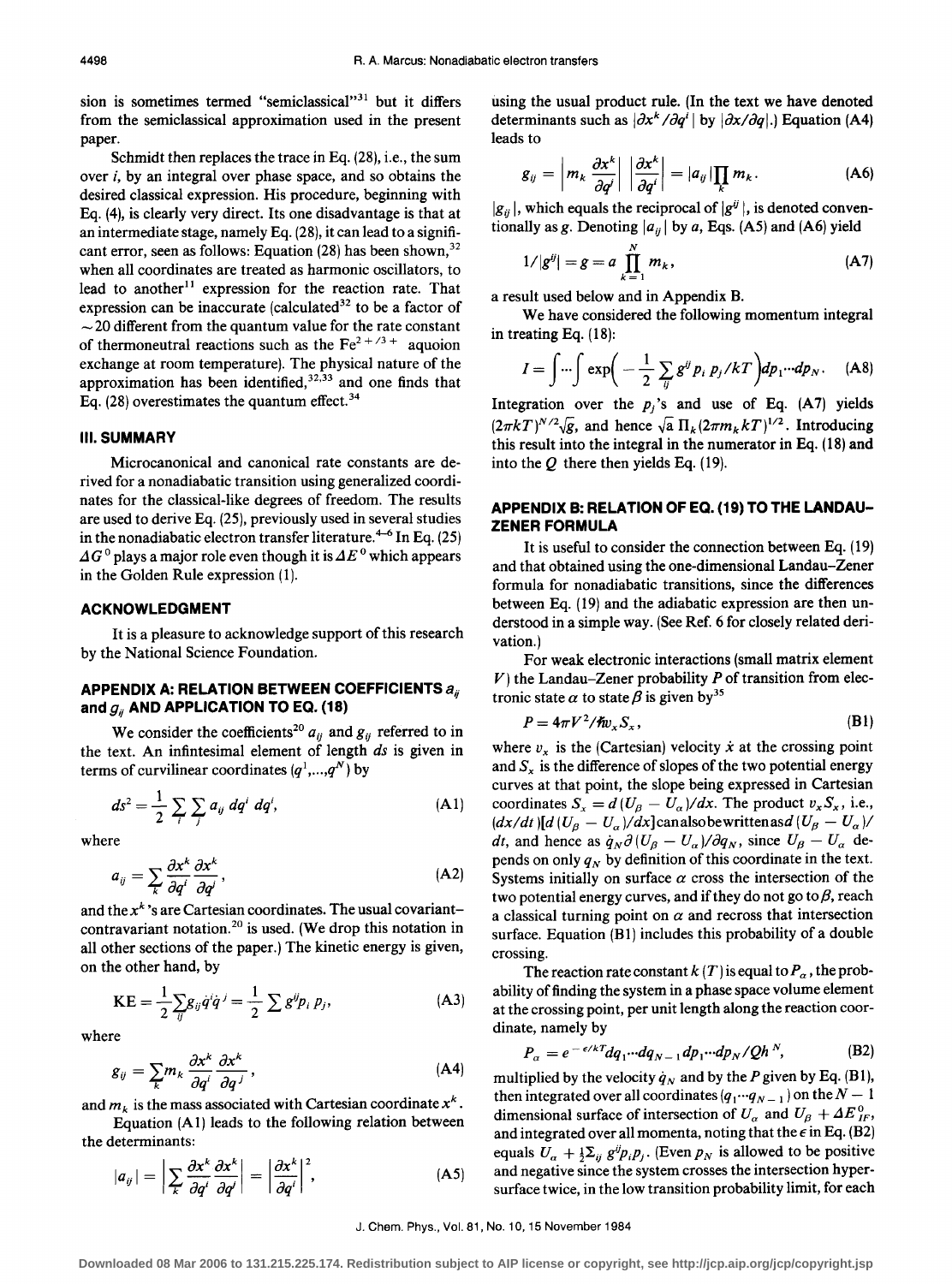crossing in the forward direction.) Using Eq. (A7) of Appendix A one obtains

$$
k(T) = \frac{2\pi V^2}{\hbar} \frac{\int \cdots \int e^{-U_a/kT} S^{-1} \sqrt{a} dq_1 \cdots dq_{N-1}}{\int \cdots \int e^{-U_a/kT} \sqrt{a} dq_1 \cdots dq_N}.
$$
 (B3)

If multiplied by the probability  $|\langle F|I\rangle|^2$  Eq. (B3) yields Eq. (19) in the text for  $k_{IF}(T)$ . Of course, a main purpose of the present paper was to derive Eq. (25) systematically from the Golden Rule expression (1) and not to begin with the classical expression (B2).

<sup>1</sup>Recent reviews of the electron transfer literature include those of N. Sutin, Progr. Inorg. Chern. 30,441 (1983); L. Eberson, Adv. Phys. Org. Chern. 18, 79 (1982); R. D. Cannon, *Electron Transfer Reactions* (Butterworths, Boston, 1980); D. DeVault, Quart. Rev. Biophys. 13, 387 (1980); J. Ulstrup, *Charge Transfer Processes in Condensed Media, Lecture Notes in Chemistry, No./0* (Springer, New York, 1979). An early review is given in R. A. Marcus, Annu. Rev. Phys. Chern. 15, 155 (1964).

- 
- <sup>2</sup>R. A. Marcus, J. Chem. Phys. 24, 966 (1956). <sup>3</sup>R. A. Marcus, J. Chem. Phys. 43, 679 (1965).  $43/47$  (1976); their results were also utilized by R. P. Van Duyne and S. F. Fischer, Chem. Phys. 5, 183 (1974).
- <sup>5</sup>R. A. Marcus and P. Siders, J. Phys. Chem. 86, 622 (1982). <sup>6</sup>A. Warshel, J. Phys. Chem. 86, 2218 (1982).
- 
- V. G. Levich and R. R. Dogonadze, Collect. Czech. Chern. Commun. 26, 193 (1961) (0. Boshko, Translator, Univ. of Ottawa). 8V. G. Levich, in *Physical Chemistry, Volume 9B: Electrochemistry,* edited
- by H. Eyring, D. Henderson, and W. Jost (Academic, New York, 1970), Chap. 12; R. R. Dogonadze, in *Reactions of Molecules at Electrodes,* edited by N. Hush (Wiley, New York, 1971), pp. 135ff.
- <sup>9</sup>N. R. Kestner, J. Logan, and J. Jortner, J. Phys. Chem. 78, 2148 (1974). The authors were aware, of course, of the important role played by  $\Delta G^0$ (e.g., in Refs. 2 and 3).  $\hat{I}$  am indebted to Dr. Jortner for first calling the present  $\Delta E^0$  problem to my attention.
- *<sup>10</sup>*1. Ulstrup, and J. Jortner, J. Chern. Phys. 63,4358 (1975).
- <sup>11</sup>J. J. Hopfield, Proc. Natl. Acad. Sci. U.S.A. 71, 3640 (1974); M. Redi and
- **J.** J. Hopfield, J. Chem. Phys. 72, 6651 (1980).  $1^2(a)$  When  $\Delta S^0 = 0$ ,  $\Delta G^0 = \Delta H^0$ .  $\Delta H^0$  is negligibly different from  $\Delta E^0$  for reactions in solution. (b) The entropy of activation (and of reaction) has also been obtained for the particular case that all modes of motion are treated as harmonic oscillators, but of different frequencies for reactants and products, by R. R. Dogonadze, A.M. Kuznetsov, and M.A. Vorotyntsev, Phys. Status Solidi B 54, 125 (1972). Such an entropy change is expected to be relatively small in comparison with major changes resulting from changes in solvation and associated with restricting or freeing the orientations of solvent molecules. 13J. C. Tully, in *Dynamics of Molecular Collisions, Part B,* edited by W. H.
- Miller (Plenum, New York, 1976), Chap. *5.*
- 14(a) J. H. Van Vleck, Proc. Natl. Acad. Sci. U.S.A. 14, 178 (1928); (b) J. B. Keller, Ann. Phys. 4, 180 (1958); (c) V. A. Fock, Vest. Leningrad Univ. Ser. Fiz, Khim.16, 67 (1959); Technical Translations4, 53 (1960), No. 60- 17464; (d) V. P. Maslov, Zhur. Vychisl. Mat. Mat. Fiz. 1, 113,638 (1961), [English translation: USSR Compt. Math. Math. Phys. 1, 123, 744 (1962)]; (e) R. Schiller, Phys. Rev. 125, 1109 (1962); (f) R. A. Marcus, J. Chern. Phys. 59, 5135 (1973); R. A. Marcus, Faraday Discuss Chern. Soc. 55,34 (1973); (g) W. H. Miller, Adv. Chern. Phys. 25, 69, (1974); (h) 30,77 ( 1976). To be sure, all of these articles tacitly or explicity assume that the phase of the semiclassical wave function  $S_i/\hbar$  has a finite number of branches, i.e., it describes a "quasiperiodic" motion, or at least it assumes that the system can be approximated by such a description. Quasiperiodic and chaotic behavior are discussed in D. W. Noid, M. L. Koszykowski, and R. A. Marcus, Annu. Rev. Phys. Chem. 32, 267 (1981), and references cited therein.<br><sup>15</sup>The usual expression has been modified to include in Eq. (5) the curvilin-
- ear factor  $a^{-1/2}$  and the sum  $\Sigma$ . In our case some motions are oscillatory and some are not. Usually only a single term, or in the one-dimensional oscillatory case, two terms, are written in the literature. The fact that

many branches and hence many terms in  $\Sigma$  may exist is, of course, well known [Ref. 14(b)].

- <sup>16</sup>If  $i_k$  is a quantum number, the relevant classical action is actually  $(i_k + \delta)h$ , rather than  $i_k h$ , where  $\delta = 0$  for a rotation and 1/2 for a vibration. However, the value of  $\delta$  does not affect any of the equations used here, since they involve differentials, such as  $di_k$ , or differences, such as  $i_k - i'_k$ .
- 17Examples of "primitive" semiclassical calculations of Franck-Condon factors in the literature include L. D. Landau and E. M. Lifshitz, *Quantum Mechanics,* 3rd ed. (Pergamon, New York, 1977), Sec. 51; W. H. Miller, Ref. 14(h); M. S. Child, in *Semiclassical Methods in Molecular Scattering and Spectroscopy,* edited by M. S. Child (Reidel, Boston, 1979), p. 127ff.
- $^{18}$ The argument leading from the various determinants in Eq. (12) to the one in Eq. (13) parallels that in Ref. 14(e) and 14(h): Differentiation of the stationary phase condition (10) with respect to  $f_i$  yields

$$
\sum_j \frac{\partial^2}{\partial q_k \partial q_j} (S_f - S_i) \frac{\partial q_j}{\partial f_i} + \frac{\partial^2 S_j}{\partial q_k \partial f_i} = 0.
$$

 $[q_i]$  depends on the f's and the i's, because of the stationary phase condition (10).] Hence,  $|\partial^2 (S_f - S_i)/\partial q^2|$   $|\partial q/\partial f|$  equals  $|\partial^2 S_f/\partial q \partial f|$ , using the product rule for determinants. The ratio of determinants in Eq. ( 12) then becomes  $|\partial^2 S_i/\partial q \partial i| |\partial q/\partial f|$ . Since  $\partial S_i/\partial q_k$  equals  $p'_k$ , Eq. (13) follows. We note, parenthetically, that the determinants in Eq. (13) can be shown to equal  $|\partial^2 W_{fi}/\partial i\partial f|$ : Using Eq. (10)  $\partial W_{fi}/\partial i_k$  equals  $-\partial S_i/\partial i_k$ , and hence  $\partial^2 W_{\hat{H}}/\partial f_l \partial i_k$  equals  $= \Sigma_k (\partial^2 S_i/\partial q_j \partial i_k)(\partial q_j/\partial f_l)$ . Thereby,  $|\partial^2 W_{\hat{H}}/\partial f \partial i|$ equals  $|\partial^2 S_i/\partial q \partial i| |\partial q/\partial f|$ , i.e.,  $|\partial p/\partial i| |\partial q/\partial f|$ .

- <sup>19</sup>In the integration over  $d$  (  $U_\beta U_\alpha$  ) the net result is positive, regardless of the sign of the slope, and hence the use of the absolute value sign in Eq.
- (15).  $^{20}$ R. A. Marcus, J. Chem. Phys. 41, 2624 (1964).
- 
- <sup>21</sup>R. A. Marcus, Discuss Faraday Soc. 29, 21 (1960). <sup>22</sup>As in Refs. 3 and 21 we choose the quantity now labeled as  $U<sub>N</sub>$  in Eq. (22) to be  $m(U_{\alpha} - U_{\beta} - \Delta E_{IF}^{0})$ , [cf. Eq. (13) of Ref. 3, where the potentials were instead defined relative to the same zero], *m* is a Lagrangian multiplier, which now depends on *I* and on *F; m* is chosen using a procedure analogous to that in the above references, but for the given *I* and *F,* i.e., for the given  $\Delta E_{IF}^0$  and hence for the given  $\Delta G_{IF}^0$ . The  $Q_N$  in Eq. (21) is defined in the following way: The surface integral prior to the introduction of  $U_N$  in Eqs. (21) and (22) was  $\int \cdots \int \exp(-U_\alpha/kT) \sqrt{a} dq_1 \cdots dq_{N-1}$  and is writtenasexp $[- I(q_N)/kT]$ , defining thereby a free energy  $I(q_N)$ . One multiplies by  $dq_N$ , integrates over  $q_N$ , and expands  $I(q_N)$  as a quadratic function of  $q_N$  about its value  $(q_N = 0)$  on the intersection surface (Ref. 3).  $Q_N$  is defined (Ref. 3) as the integral over this exponential and equals  $[2\pi I''(0)kT]^{1/2}$ , I'' being the value of  $d^2I/dq_N^2$  at the intersection hypersurface.
- <sup>23</sup>One can see this comparing Eq.  $(19)$  [and Eq. $(13)$ ] of Ref. 3 with Eqs.  $(31)$ and (81) there. The notation is somewhat different from the present notation.
- <sup>24</sup>In Ref. 3  $\lambda_0$  occurs in Eq. (68) and, by comparison with Eq. (89) there, is the coefficient of  $m^2$  in Eq. (89).
- <sup>25</sup>This contribution to  $\overline{\lambda}_0$  is labeled  $\lambda_i$  in Ref. 3 and given by Eq. (84) there. <sup>26</sup>We use the e.e.d. to calculate the averages of  $U_a$  and  $U_b$  and describe these averages using the parameter *m*. This *m* entered earlier (Ref. 22) into  $U_N$ and like  $q_N$ , has played a major role (Ref. 21) in defining the position of the intersection hypersurface: m is varied by varying  $\Delta G_F^0$  (Ref. 3 and 21). We write  $d / dq_N$  as  $(d / dm)$   $(dm / dq_N)$ . The difference,  $U_\beta - U_\alpha$ , averaged over an e.e.d. at a given  $q_N$  (and hence at a given m) can be shown from Eq. ( 68) of Ref. 3 and from an analogous equation for the free energy of formation of the e.e.d., at this same  $q_N$ , on the  $\beta$  surface from the products to be  $(m + 1)^2 \lambda_0 - m^2 \lambda^0$ , plus a term independent of m. That is,  $\langle U_\beta - U_\alpha \rangle$  at this  $q_N$  is  $(2m + 1)^2 \lambda_0 - m^2 \lambda^0$  plus an *m*-independent term. Hence,  $\langle d(U_{\beta} - U_{\alpha})/dq_N \rangle$  equals  $2\lambda_0 dm/dq_N$ . Further, the  $q_N$ -partition function  $Q_N$  is approximately equal to that for the reactants, namely  $f \exp(-\Delta F_0^* / kT) dq_N$ , where [Eq. (68)]  $\Delta F_0^*$  is  $m^2 \lambda_0$ . Integration of the latter over  $q_N$  yields  $\sqrt{\pi kT/\lambda_0} dq_N/dm$ . Thus, the approximate value of  $\langle S \rangle^{-1}/Q_N$  is  $1/\sqrt{4\pi\lambda_0 kT}$ . While  $\langle S \rangle^{-1}$  is not exactly equal to  $\langle S^{-1} \rangle$  except when  $S$  is a constant, as it was in the simple harmontic oscillator model, we see that approximately  $\langle S^{-1} \rangle / Q_N$  equals  $1/\sqrt{4\pi\lambda_0 kT}$ , as in
- Eq. (24). <sup>27</sup>For example, in one dimension the exponential factor exp( 2|Im  $W_f$ |/  $\hbar$ ) becomes exp( - 2J/ $\hbar$ ) where, when the slopes  $\partial U_{\alpha}/\partial q_N$  and  $\partial U_{\beta}/\partial q_N$ are of opposite sign, *J* is the sum of the absolute values of the phase integrals  $\int p_N dq_N$  from the classical turning point on curve  $\alpha$  to the crossing